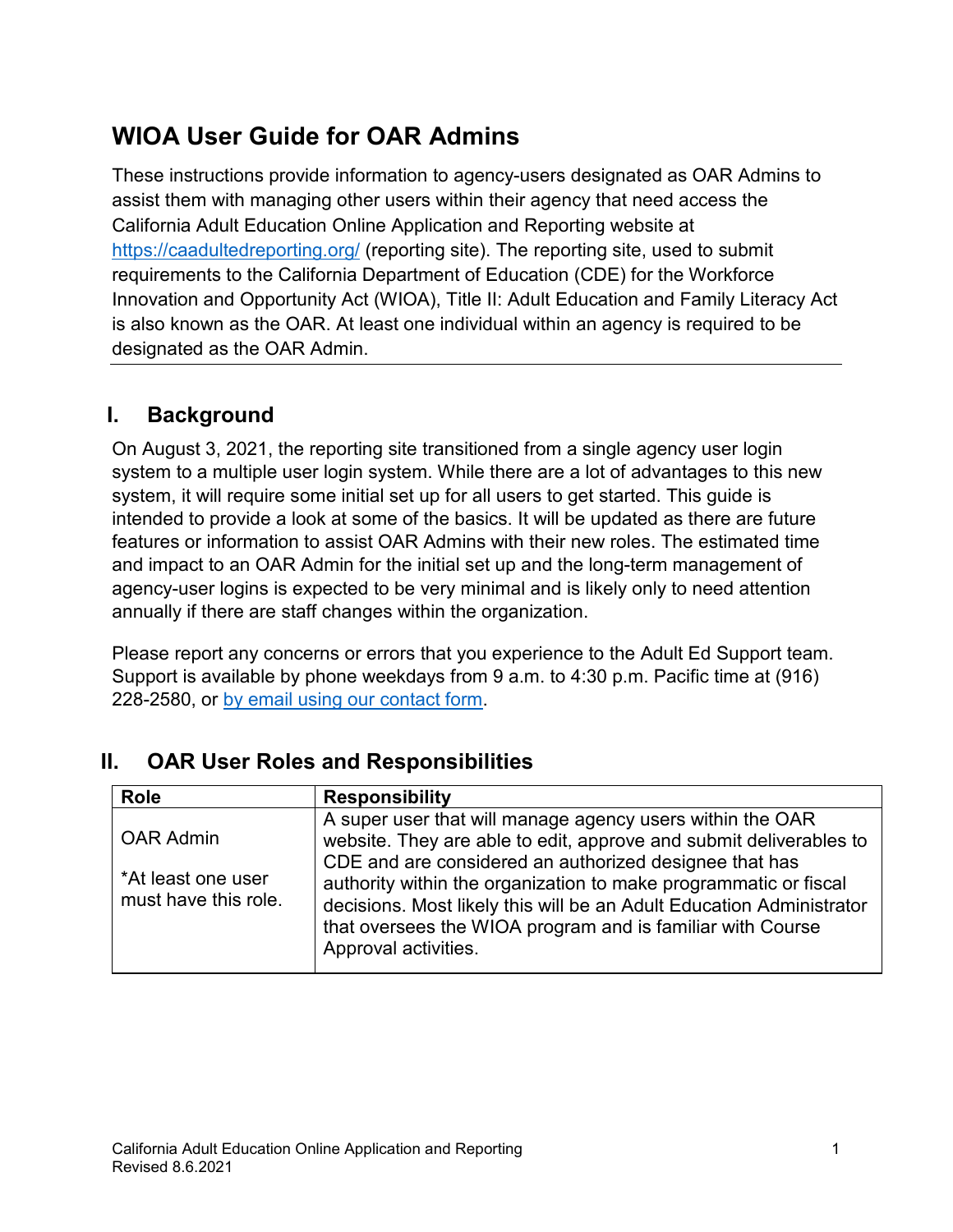| Approver<br>*At least one user that<br>is not the OAR Admin<br>must be given this<br>role. | Has access to edit, approve and submit deliverables to CDE such<br>as the budget, expenditure claims or program plans like the<br>Continuous Improvement Plan (CIP). Has authority within the<br>organization to make programmatic or fiscal decisions. Is<br>considered an authorized designee that has authority to make<br>programmatic or fiscal decisions for WIOA and/or Course<br>Approval activities.<br>Users are most likely the Superintendent/Chief Executive<br>Officer/College President; an Adult Education Administrator<br>(Principal or Vice Principal); or a Fiscal Administrator. |
|--------------------------------------------------------------------------------------------|-------------------------------------------------------------------------------------------------------------------------------------------------------------------------------------------------------------------------------------------------------------------------------------------------------------------------------------------------------------------------------------------------------------------------------------------------------------------------------------------------------------------------------------------------------------------------------------------------------|
| Editor                                                                                     | Has editorial access to all OAR content. Likely users are program,<br>support or fiscal staff directly involved with WIOA and/or Course<br>Approval activities to prepare deliverables for review/signature by<br>another user within your organization.                                                                                                                                                                                                                                                                                                                                              |
| <b>Read Only</b>                                                                           | Has read only access to all OAR content which may be needed by<br>program, support or fiscal staff associated with WIOA and/or<br>Course Approval activities.                                                                                                                                                                                                                                                                                                                                                                                                                                         |

### **III. Managing Users**

Login to the [Reporting Site](https://caadultedreporting.org/) and select "Manage Users" from the green menu bar at the top of the page. This menu option is available only to those designated with the user role of OAR Admin.



The page will display a list of users with individual access. From this list, you may add or edit users. The minimum system requirements include having at least one OAR Admin and one Approver at all times. There are no restrictions on the number of users that may have access. However, user access to individuals outside of your agency is not recommended. Users should always use an agency issued email address.

| <u>oudi i louduilli luddod</u> |                  |                            |                  |                          |                    |
|--------------------------------|------------------|----------------------------|------------------|--------------------------|--------------------|
| <b>O</b> Add new user access   |                  |                            |                  |                          |                    |
| <b>First Name</b>              | <b>Last Name</b> | Email                      | Role             | <b>Last Sign-In Date</b> | <b>Action</b>      |
| Adult Ed                       | <b>Director</b>  | director@adultedschool.com | <b>OAR Admin</b> |                          | $\mathbb{Z}$ Edit  |
| First                          | <b>User</b>      | first@adultedschool.com    | Approver         |                          | $\mathbb{Z}$ Edit  |
| Second                         | <b>User</b>      | second@adultedschool.com   | Editor           |                          | $\mathscr{C}$ Edit |

#### **LISAT ACCOUNT ACCASS**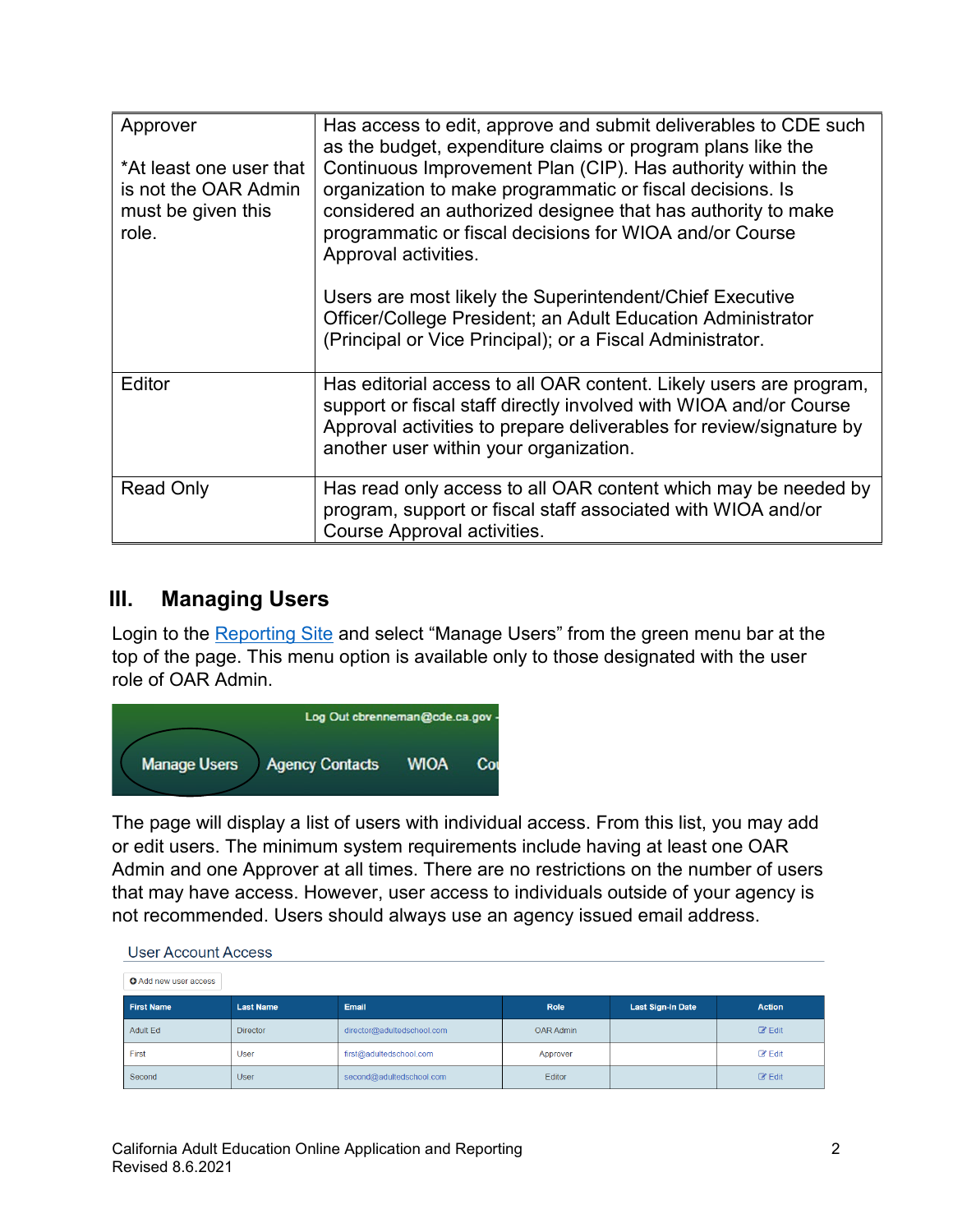#### **Adding a User**

To add a user, click the "Add new user access" button located above the table and submit their information: name, email address, and role. Send them a welcome email so that they can set their user password.

| <b>Add New User Account Access</b> |                           |      |  |
|------------------------------------|---------------------------|------|--|
| $\square$ Back                     |                           |      |  |
| First name *                       | Third                     |      |  |
| Last name *                        | User                      |      |  |
| Email address <sup>*</sup>         | third@adultedschool.com   |      |  |
| Agency role *                      | Read Only<br>$\checkmark$ |      |  |
| Send welcome email?                | $\blacktriangledown$      |      |  |
|                                    |                           | Savo |  |

### **Editing a User**

Select edit in the user's row in the table to be able to change name or email information. Select the appropriate checkbox to remove access to the agency account, re-send a welcome email, or click the "Update Password" button to set a password for them.

#### **Changing an OAR Admin**

Should there be a staff change that impacts an OAR Admin, follow these steps to change the user role or remove access.

- First add the new user, or edit the role of an existing user, to give them the role of OAR Admin. It is okay to have more than one OAR Admin.
- Ask the new OAR Admin to logout of the reporting site, then login again in order to refresh the user permissions before proceeding.
- The new OAR Admin may now remove the old OAR Admin as a user, or change their role to Editor, Read Only or Approver.
- The original OAR Admin may not remove themselves if they are the only OAR Admin listed and will get an error message.
- Contact Adult Ed Support if you need additional assistance.

#### **Consortia and Coalitions**

Fiscal Agents responsible for submittals on behalf of a consortium/coalition may elect to provide user access to the Fiscal Agent's OAR account to members participating in their consortium or coalition. However, user access to individuals outside of the Fiscal Agent's immediate organization should be restricted to Read Only or Editor.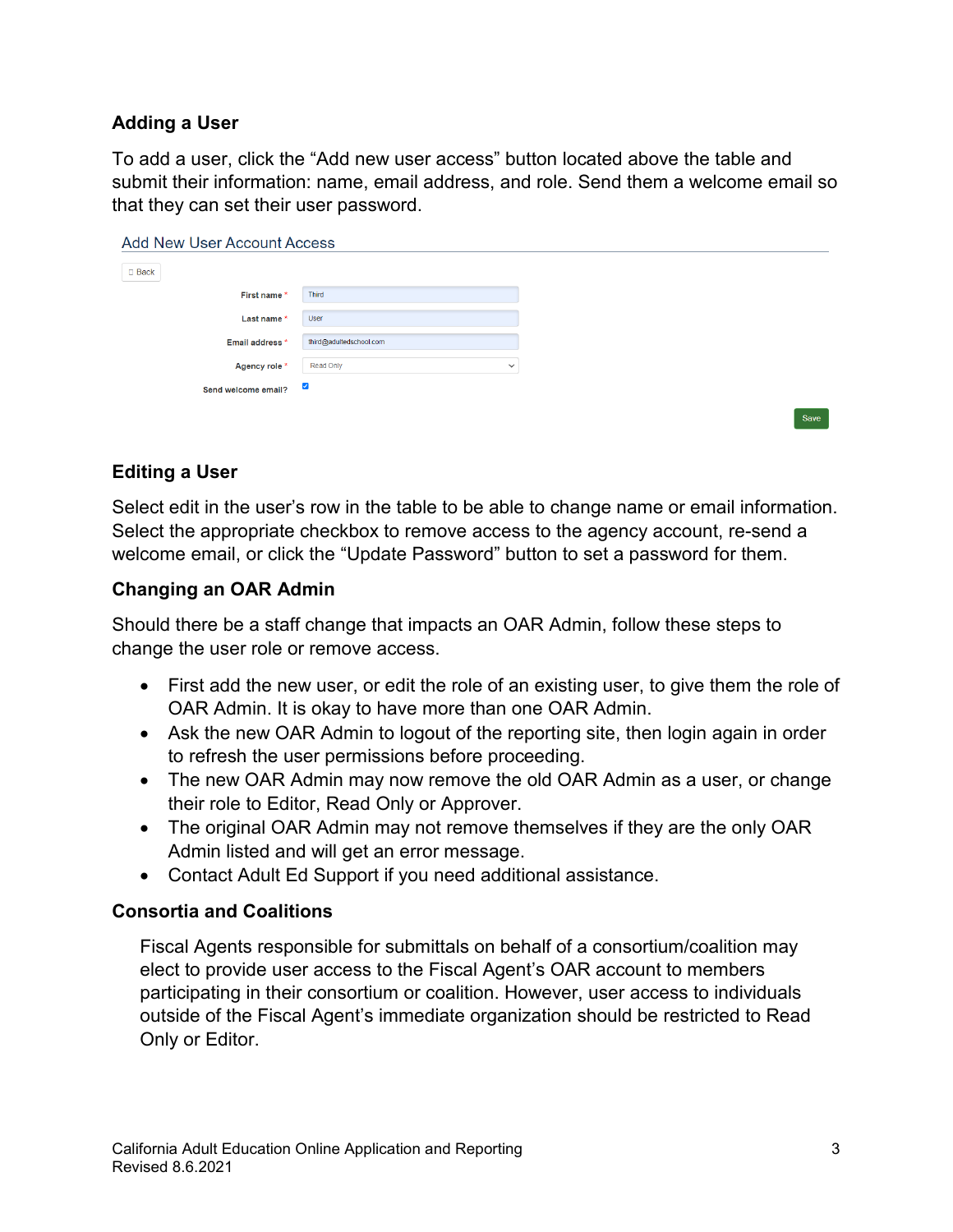### **IV. Passwords**

a. User passwords are not visible to anyone once they have been created. To assist a user with resetting or creating a new password, the OAR Admin has access to an "Update Password" button from the the User Account Access page.

| User Account Access for Third User |                           |
|------------------------------------|---------------------------|
| $□$ Back                           |                           |
| First name *                       | <b>Third</b>              |
| Last name*                         | User                      |
| Email address *                    | third@adultedschool.com   |
| Agency role *                      | Read Only<br>$\checkmark$ |
| Remove user access?                |                           |
| Send welcome email?                | □                         |
| <b>Update Password</b>             |                           |
|                                    |                           |

Enter and confirm the new password. Passwords must:

- be at least 6 characters
- have at least one non letter or digit character
- have at least one uppercase ('A'-'Z')

## Update account password for

| $\Box$ Back     |                         |  |  |
|-----------------|-------------------------|--|--|
| <b>Password</b> |                         |  |  |
|                 |                         |  |  |
|                 | <b>Confirm Password</b> |  |  |
|                 |                         |  |  |
| ve              |                         |  |  |

b. Users may also reset their own password using the "Forgot your password tool" available as a link from the home page.